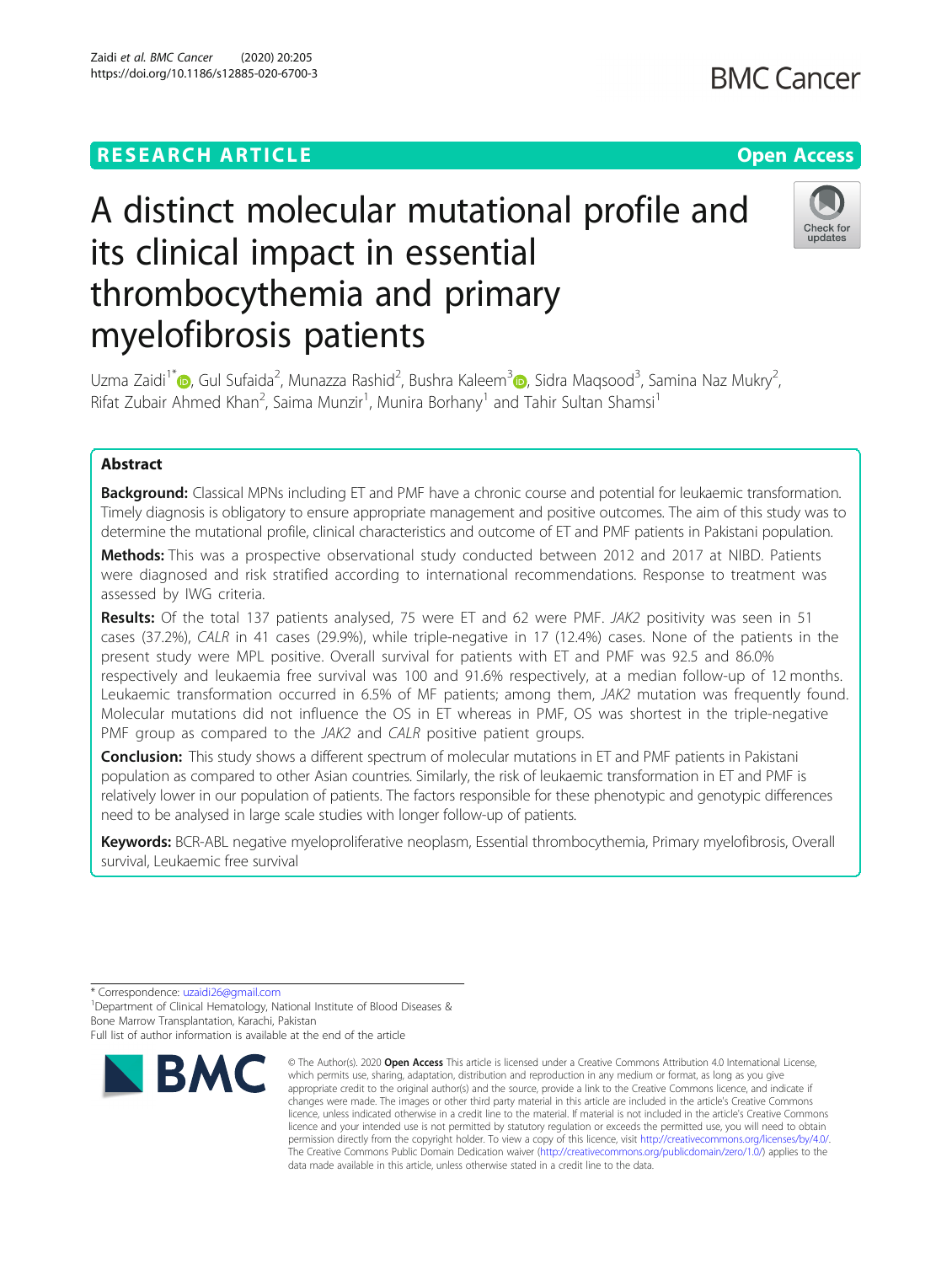#### Background

Primary Myelofibrosis and Essential thrombocythemia are classical Philadelphia-negative myeloproliferative neoplasms (MPNs), characterized by stem cell-derived clonal proliferation of one or more of myeloid lineage cells. The incidence of the classical MPNs reported worldwide is approximately 0.5–6/100,000 per year. It is considered a disease of the elderly with peak incidence occurring in the 5th to 6th decades of life [\[1,](#page-8-0) [2\]](#page-8-0). MPNs have the tendency to progress into myelofibrosis and transform into acute leukaemia after a certain period which may vary with each subtype of MPN [[3\]](#page-8-0).

The latest advancements in the molecular pathogenesis of classical MPN have revealed that each subtype of MPN carries a specific driver mutation including JAK2, CALR and MPL or somatic mutations in TET2, ASXL1, IDH, IKZF1, EZH2, DNMT3A, TP53, SF3B1, SRSF2, U2AF1 or other mutations [[4](#page-8-0)]. The most recent revision of the classification of MPN published by the World Health Organization (WHO) has incorporated the presence of CALR and MPL mutations in the diagnostic criteria of PMF and ET based on the current evidences [\[5](#page-8-0)]. CALR mutations which are typically insertions or deletions and involve exon 9 have been reported in 60–90% of PMF and ET patients with unmutated  $JAK2$  or  $MPI$  [[6](#page-8-0)]. The most frequent subtypes of CALR are Type-1 (L367fs\*46) and Type-2 (K385FS\*47) [\[7\]](#page-8-0). It is generally believed that driver mutations are crucial for the MPN phenotype whereas the other mutations are associated with disease progression and leukaemic transformation [\[8](#page-8-0)].

The clinical presentation of ET is heterogeneous ranging from asymptomatic thrombocytosis to life threatening bleeding or thrombosis involving the major vessels of the body [[9\]](#page-8-0). Patients who present with extreme thrombocytosis (>  $1500 \times 10^9$ /L) require vigilant monitoring because of the increased risk of haemorrhage due to acquired von Willebrand syndrome [[10](#page-8-0)]. The risk of leukaemic transformation or progression into post-ET myelofibrosis increases with thrombosis, leucocytosis and increasing age [[11](#page-8-0)]. On the other hand, typical clinical features of PMF include progressive anaemia, symptomatic splenomegaly, and various constitutional symptoms requiring treatment [[12](#page-8-0)]. PMF is associated with a poor outcome and reduced life expectancy, with median survival durations ranging from 3.5 to 6 years, according to the previous studies [[13](#page-8-0)]. Transformation into acute leukaemia occurs in approximately 20% of patients [[14](#page-8-0)].

The diagnosis and management of MPNs in developing countries have always been challenging due to limited health resources. The molecular diagnostic facilities are limited to a few large tertiary care centres where access of patients from remote areas is difficult. Lack of awareness and delay in diagnosis results in suboptimal treatment, making the prognosis dismal in this part of the world.

In Pakistan, there is no well-defined cancer registry for MPN or other cancers, therefore data regarding the incidence, clinical presentation and outcome of patients suffering from different subtypes of MPN are scarce. Until 2012, molecular diagnostic facilities in our country were limited to PCR for BCR-ABL and JAK2 mutations. This is the first study from Pakistan which includes the molecular diagnosis of MPN based on cytogenetic analysis, PCR for JAK2, CALR and MPL mutations. The aim of this study was to determine the incidence, biological characteristics and clinical features in association with molecular mutations, and the overall survival and outcome of patients with ET and PMF, presenting to our tertiary care centre from all the major provinces of Pakistan.

#### Methods

#### Study design

The study was prospective observational and conducted at National Institute of Blood Diseases & Bone Marrow Transplantation between 2012 and 2017. All procedures performed in studies involving human participants were in accordance with the ethical standards of the institutional research committee and with the 1964 Helsinki Declaration and its later amendments or comparable ethical standards. The study was approved by the ethics committee of NIBD and BMT (NIBD/RD-135/15–2012). Informed written consent was obtained from all patients before entering the data into the electronic database system.

#### **Diagnosis**

ET and PMF were diagnosed according to World Health Organization (WHO) classification of Myeloid and Lymphoid Malignancies 2008 [[15](#page-8-0)]. Complete blood count (CBC), bone marrow biopsy and molecular and cytogenetic analyses were recorded for each patient. A symptomassessment form (SAF) was given to all patients at baseline and subsequent visits to avoid subjectivity in the assessment of the degree of constitutional symptoms and the effects on the quality of life of patients. Measurements for liver and spleen size were also recorded.

#### Molecular and cytogenetic analysis

Cytogenetic analysis was performed using conventional G-banding techniques. The JAK2 mutation was assessed using a polymerase chain reaction (PCR)-based amplification system [\[16](#page-8-0)]. Sanger sequencing was performed to detect the MPL W515L/K and CALR exon 9 mutations. Exon 10 of MPL was amplified using the following primers: F, 5′-TTCTGTACATGAGCATT- TCATCA-3′ and R, 5′-GACAGGCTGTGTGTGTGTACCTCT-3′. Exon 9 of CALR was amplified using the following primers: F, 5′-GAGGAGTTTGGCAA CGAGAC-3′ and R, 5′-AACCAAAATCCACCCCAAAT-3′.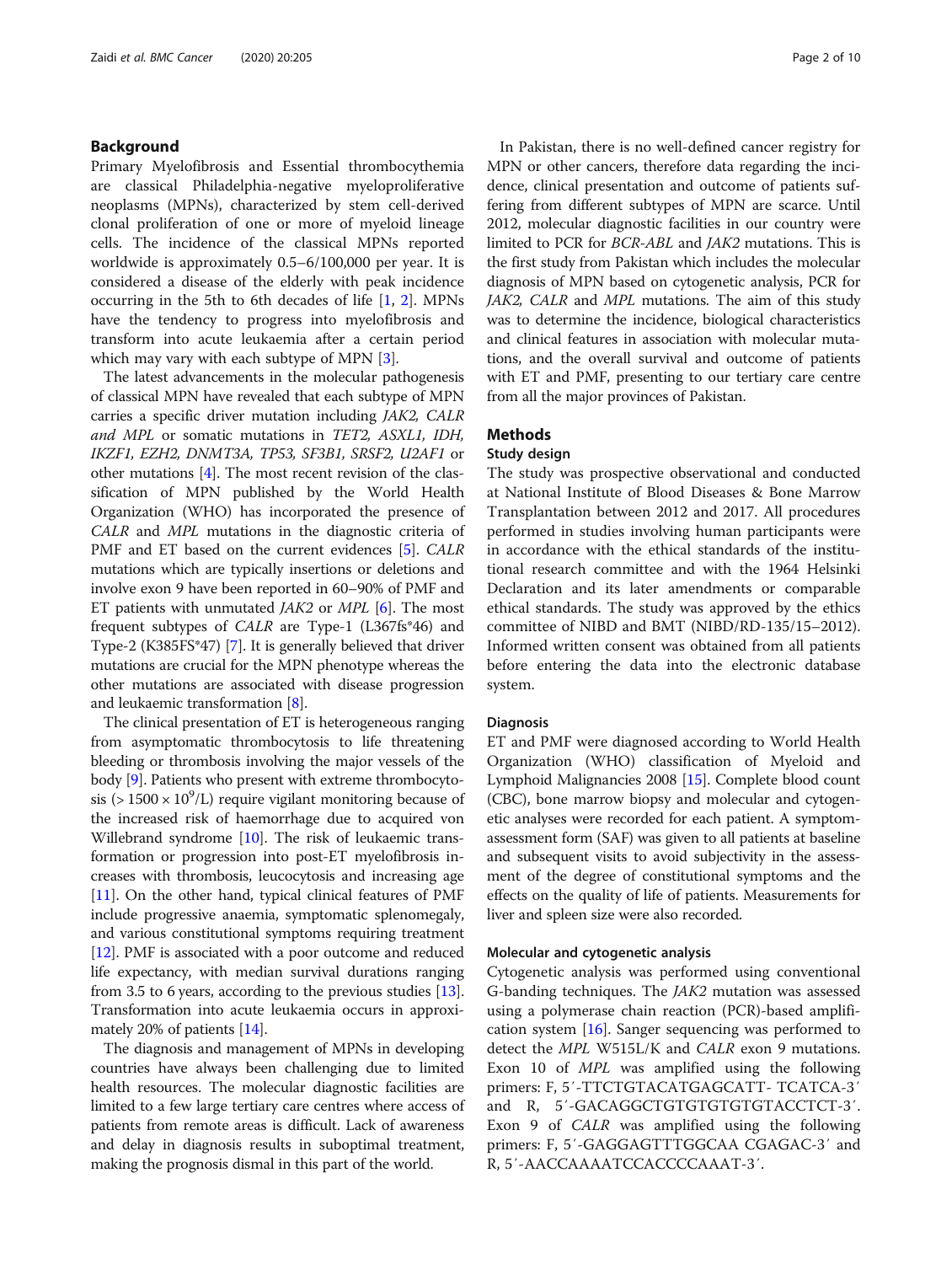#### Risk stratification

Patients diagnosed with ET were categorized into high and low risk based on the presence or absence of thrombosis and age  $\geq 60$  years [\[17](#page-8-0)]. For patients with PMF, the DIPSS plus scoring system defined by the International Working Group (IWG) for MF was used to categorize patients into low, intermediate-1, intermediate-2 and high-risk groups [[18\]](#page-8-0).

#### Assessment of response and disease progression

The response to treatment in ET was assessed according to revised-response criteria proposed by IWG-MRT [[19\]](#page-8-0). All patients received 300 mg of aspirin. Platelet pheresis was offered to patients with platelet counts  $\geq$ 1500 × 10<sup>9</sup>/L at baseline or those having thromboembolic manifestations regardless of platelet counts. Von Willebrand factor activity was checked in all patients with platelet counts of  $\geq$ 1500  $\times$  10<sup>9</sup>/L, to rule out acquired von Willebrand disease. High risk patients received cytoreductive therapy with hydroxyurea along with aspirin. Pegylated interferon or oral busulfan was offered to those intolerant or resistant to first-line treatment.

Response assessment in PMF was based on revisedresponse criteria proposed by IWG-MRT and ELN, including normalization of blood counts and age-adjusted normocellularity of bone marrow, resolution of constitutional symptoms and hepatosplenomegaly after a treatment of at least  $\geq 12 \pm \text{ weeks}$  [\[20\]](#page-8-0). For symptomatic splenomegaly, hydroxyurea and for anaemia, erythropoiesis stimulating agents in combination with synthetic androgens were used. JAK2 inhibitor was offered to few patients, when it received FDA approval in 2014. The presence of circulating blasts and changes in the grade of bone marrow fibrosis from baseline was considered as sign of disease progression into post-ET MF or acute leukaemia.

#### Statistical analysis

SPSS software (IBM SPSS Statistics, New York, USA, version 20.0) was used to calculate the frequency of qualitative variable i.e., gender and mean, median and standard deviation of quantitative variables such as age, haemoglobin, platelets and white blood cells. Continuous variables were analysed by using the Wilcoxon rank-sum test. Patient characteristics were compared using the Fisher's exact test. Overall survival (OS) was defined as the time from diagnosis of ET or PMF to date of death (uncensored) or last contact (censored). Leukaemia-free survival (LFS) was calculated from the date of diagnosis to transformation into leukaemia. OS and LFS were plotted using Kaplan-Meier curves and compared by a logrank test. P values< 0.05 were considered to indicate statistically significant differences.

#### Results

#### Frequencies of molecular and cytogenetic mutations

A total of 137 patients were analysed in this study, 75 patients were diagnosed with ET and 62 patients were diagnosed with PMF. JAK2 positivity was seen in 51 cases (37.2), CALR in 41 cases (29.9%), and triplenegative in 17 (12.4%) cases. Of the 75 patients with ET, 28 (37.3%) harboured the JAK2 mutation, and 22 (29.3%) harboured the CALR mutation. MPL mutation was not detected in any of the patients. Fourteen (18.7%) patients were triple-negative for all 3 mutations (Fig. [1](#page-3-0)). ET patients with CALR mutations accounted for 46.8% of patients who had non-mutated JAK2. Of the ET patients with CALR mutations, 13 (59.1%) had Type 1 mutation and 9 (40.9%) had Type 2 mutation.

Of the 62 patients with PMF, 23 (37.1%) harboured the JAK2 mutation, 19 (30.6%) had CALR mutation and none of the patient harboured the MPL mutation. Three (4.8%) patients were negative for all 3 mutations (Fig. [1](#page-3-0)). PMF patients with CALR mutations accounted for 48.7% of the patients with non-mutated JAK2. Of those with mutated CALR, 52.6% had Type 1 CALR mutation while 47.7% had Type 2 CALR mutation. Homozygous CALR mutation was detected in one patient with the fibrotic phase of PMF, which was an exclusive finding, that has never been previously reported in MPN patients [\[21](#page-8-0)]. Six out of 7 patients with post-ET and post-PV MF harboured the JAK2 mutation.

Cytogenetic analysis revealed an abnormal karyotype in 10 (7.2%) patients. The most common karyotypic abnormality detected was del20q in 5% of patients followed by trisomy + 8 and + 13 in small number of PMF patients.

#### Clinico-haematologic features and genotype-phenotype correlation

Of patients with ET, 37 (49%) were male. According to 2013 ELN risk stratification, 52 (69.3%) were low risk patients and 23 (30.7%) were high risk patients. The median age of patients was 38 years (range: 19–56 years) and 71 years (range: 30–89 years) in the low and highrisk groups respectively. Splenomegaly was found in 35.7, 77.2 and 50% of JAK2 positive, CALR positive and triple-negative patients respectively. Table [1](#page-3-0) summarizes the clinical and haematological characteristics of the study patients based on molecular mutations. Among the 3 mutational groups, JAK2 positive ET was associated with older age  $(58.5 \pm 14.4 \,\text{years})$  and large spleen size; CALR positive ET was associated with younger age  $(37 \pm 10.4 \text{ years})$ , higher platelet count  $(1191.9 \pm 653.2 \times$  $10^9$ /L) and low haemoglobin levels (11.6 ± 2.2 g/dl) and triple-negative ET was associated with higher WBC count (19.1 ± 36.9 ×  $10^9$ /L). Statistically significant differences were observed between the three groups for age (*p*-value:  $< 0.001$ ) and spleen size (*p*-value: 0.007).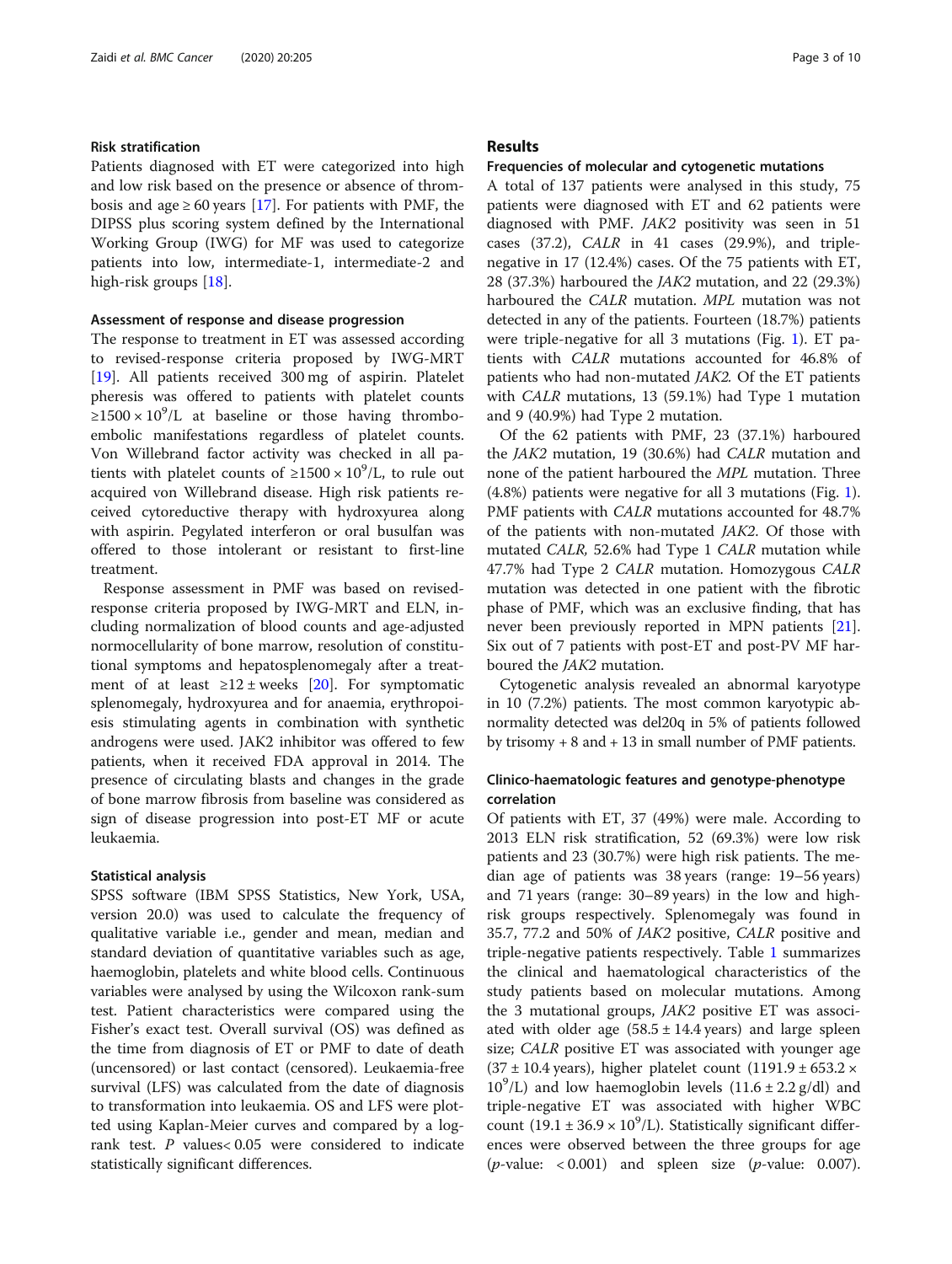<span id="page-3-0"></span>

Thromboembolic manifestations and constitutional symptoms were commonly observed in JAK2 positive ET.

Of patients with PMF, 34 (54.8%) were male. The median age of patients was 52 years (range: 20–81 years). The study characteristics of PMF patients are shown in Table [2](#page-4-0). According to DIPSS plus risk stratification, 4 (6.5%) were low risk, 7 (11.3%) were intermediate-1 risk, 27% (43.5%) were intermediate-2 risk and 7 (11.3%) were high risk patients. Splenomegaly and circulating blasts were found in 75.8 and 6.5% of patients at baseline respectively. JAK2 positive PMF was associated with older age  $(53.0 \pm 16.2 \text{ years})$  and intermediate-2 risk disease,

whereas CALR positive PMF was also associated with intermediate-2 risk disease.

Triple-negative PMF was associated with the lowest haemoglobin  $(7.4 \pm 1.2 \text{ g/d})$  and platelet count  $(100.3 \pm 1.2 \text{ g/d})$  $62.0 \times 10^9$ /L) and the highest WBC count (40.6 ± 66.9 ×  $10^9$ /L) among the 3 mutational groups.

#### Response to therapy and leukaemic transformation

Complete response to first-line treatment was achieved in 25 (48.1%) and 12 (52.5%) of low and high-risk ET patients respectively. Platelet-pheresis was required in 3 (5.8%) and 7 (30.4%) of low and high-risk patients respectively at initial diagnosis. Five (6.6%) patients were

**Table 1** Molecular and clinical characteristics of patients with essential thrombocythemia (ET)

| Variables                                          | CALR mutation $(n = 22)$ | JAK2 V617F mutation ( $n = 28$ ) | Triple Negative ( $n = 14$ ) | $p$ -value |
|----------------------------------------------------|--------------------------|----------------------------------|------------------------------|------------|
| Males (%)                                          | 15 (68.2)                | 12 (42.9)                        | 6(42.9)                      | 0.395      |
| Age,<br>Median (Range)                             | $35(28-73)$              | 57.5 (34.0-85.0)                 | $35(18-75)$                  | $0.001**$  |
| <b>Risk Group:</b>                                 |                          |                                  |                              |            |
| Low $(\%)$                                         | 15                       | 14                               | 2                            | $0.043*$   |
| High (%)                                           | $\overline{7}$           | 14                               | 12                           |            |
| Haemoglobin (g/dL),<br>Median (Range)              | $10.2 (9.2 - 11.1)$      | $12.3(10.5-15.1)$                | 12.8 (11.7-16.8)             | 0.641      |
| TLC $\times$ 10 <sup>9</sup> /L,<br>Median (Range) | $9.3(5.11 - 16.7)$       | $9.5(4.7-147)$                   | 11.2 (2.3147)                | 0.061      |
| Platelet $\times 10^9$ /L,<br>Median (Range)       | 1003.0 (462-2305)        | 928.5 (92-1883)                  | 1064.5 (382-1841)            | 0.373      |
| <b>Reticulin Fibrosis</b>                          |                          |                                  |                              |            |
| MF <sub>0</sub>                                    | 12 (54.5)                | 20 (71.4)                        | 10(71.4)                     |            |
| <b>MF1</b>                                         | 7(318)                   | 8(28.6)                          | 4(28.6)                      | 0.052      |
| MF <sub>2</sub>                                    | 3(13.6)                  | $\circ$                          | 0                            |            |
| Constitutional symptoms (%)                        | 13 (59.1)                | 13 (46.4)                        | 4(28.6)                      |            |
| Thromboembolic events (%)                          | 3(13.6)                  | 4(14.3)                          | 2(14.3)                      | $0.033*$   |

\*\*highly significant, \*significant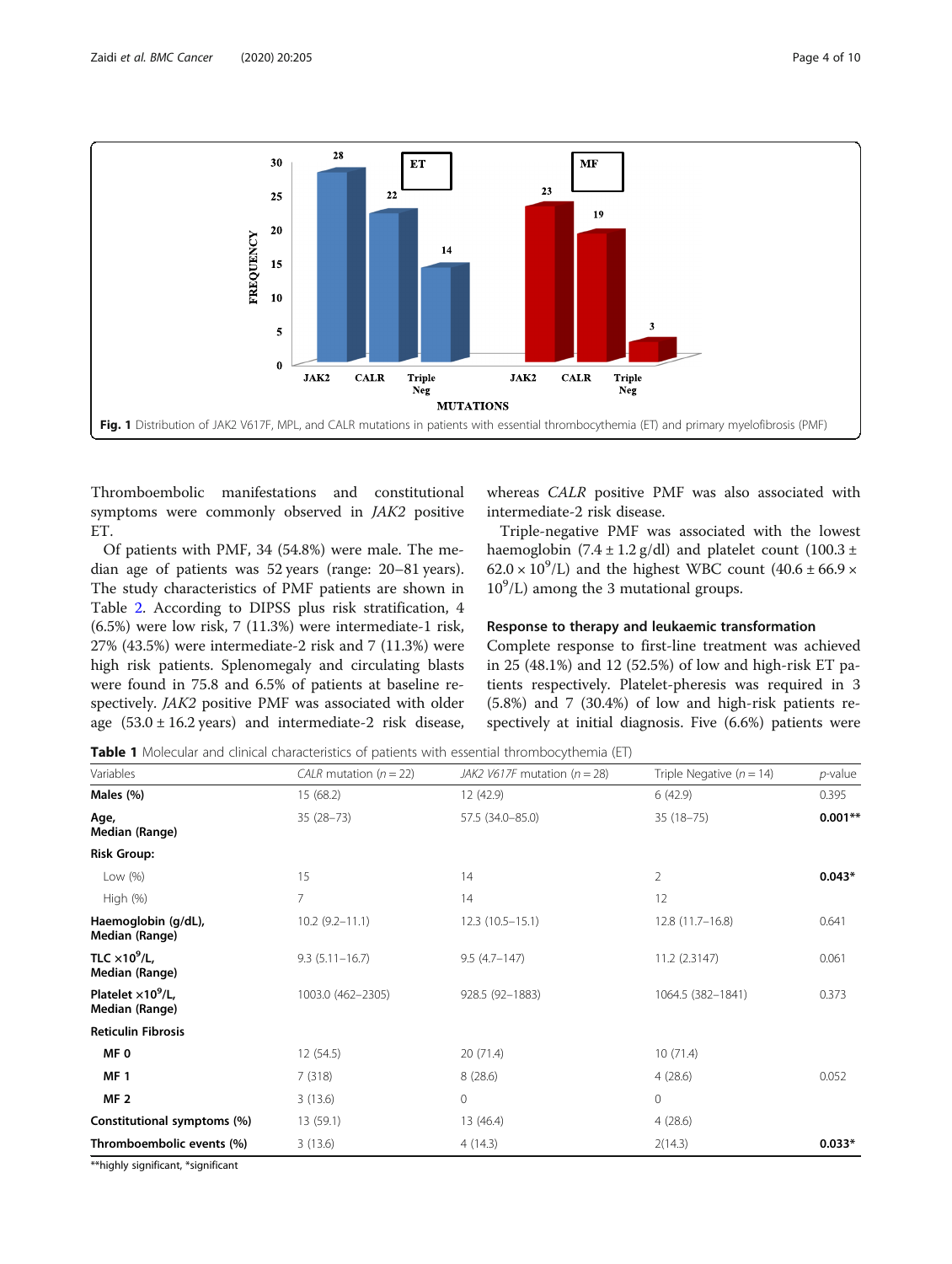<span id="page-4-0"></span>Table 2 Molecular and clinical characteristics of patients with primary myelofibrosis (PMF)

| Variables                                          | CALR mutation ( $n = 19$ ) | JAK2 mutation $(n = 23)$ | Triple Negative $(n = 3)$ | $p$ -value |
|----------------------------------------------------|----------------------------|--------------------------|---------------------------|------------|
| Males (%)                                          | 13 (68.4)                  | 14 (60.9)                | 1(33.3)                   | $0.025*$   |
| Age,<br>Median (Range)                             | 45 (37-70)                 | $53(21-76)$              | $43(22 - 60)$             | 0.138      |
| Haemoglobin (g/dL),<br>Median (Range)              | $10.5(9.5-13.4)$           | $9.8(6.6 - 15)$          | $7.9(6.5 - 14.2)$         | 0.45       |
| TLC $\times$ 10 <sup>9</sup> /L,<br>Median (Range) | $9.8(5.6 - 63.2)$          | $11.9(1.8-22.1)$         | $40.9(15.1-25)$           | 0.075      |
| Platelet $\times 10^9$ /L,<br>Median (Range)       | 273 (122-1147)             | 382.5 (12-239)           | 131.5 (38-483)            | 0.358      |
| Circulating blasts (%),<br>Median (Range)          | 29                         | 47.5 (44-51)             | 38                        | 0.306      |
| <b>Reticulin Fibrosis</b>                          |                            |                          |                           |            |
| MF <sub>0</sub>                                    | $\overline{0}$             | $\mathsf{O}\xspace$      | $\circ$                   |            |
| <b>MF1</b>                                         | 5(26.3)                    | 15(65.2)                 | 2(66.7)                   | 0.067      |
| MF <sub>2</sub>                                    | 14(73.7)                   | 8(34.8)                  | 1(33.3)                   |            |
| Constitutional symptoms (%)                        | 12(63.2)                   | 14 (60.9)                | 3(100)                    | 0.421      |
| DIPSS score, (%):                                  |                            |                          |                           |            |
| Low                                                | 4(21.1)                    | $\mathbf 0$              | $\mathsf{O}\xspace$       |            |
| Intermediate-1                                     | 2(10.5)                    | 5(21.7)                  | $\mathsf{O}\xspace$       | 0.259      |
| Intermediate-2                                     | 9(47.4)                    | 15(65.2)                 | 3(100)                    |            |
| High                                               | 4(21.1)                    | 3(13)                    | $\mathsf{O}\xspace$       |            |
| Leukemic transformation, (%)                       | 2(10.5)                    | 2(8.7)                   | 1(33.3)                   | 0.629      |

\*significant

found refractory/resistant to first-line treatment and responded to second line treatment (pegylated-interferon). Progression into myelofibrosis occurred in 3 (4%) of patients but none of the patients transformed into acute leukaemia. Among patients with PMF, 13 (54.2%) patients showed a response to treatment with conventional agents. Twenty-four (63.2%) patients treated with JAK2 inhibitor showed a significant reduction in spleen size and improvement in constitutional symptoms. Leukaemic transformation was observed in 5 (8.1%) of patients.

#### Impact of molecular mutations on overall survival and prognosis

Overall survival for patients with ET and PMF was 92.5 and 86.0% respectively and leukaemia free survival for ET and MF was 100 and 91.6% respectively, at a median follow-up of 12 months (range:10–240 months) as shown in Fig. [2](#page-5-0). None of the ET patients had leukaemic transformation while 8.1% of MF patients transformed and this transformation occurred more commonly in JAK2 positive patients ( $p$  value = 0.[3](#page-6-0)77). Figure 3a shows that OS in ET was not affected by molecular mutational status whereas in PMF, OS was shortest in triple-negative group of patients (*p* value = 0.05[3](#page-6-0)) as shown in Fig. 3b. Among the other clinical parameters, univariate analysis found that an intermediate-2 DIPSS score was associated with significantly shorter OS ( $p = 0.234$ ) and LFS ( $p =$ 0.032) than the intermediate-1 or high-risk group. JAK2 mutation was associated with a higher risk of thromboembolic complications both in ET and PMF.

#### **Discussion**

Driver mutations such as JAK2, CALR and MPL contribute to the heterogeneity in the phenotypic behaviour and outcome in patients with different subtypes of MPN [[22](#page-8-0)–[25](#page-8-0)]. This study presents the clinical and molecular profiles of ET and PMF patients from different regions of Pakistan to understand the differences in clinical presentation between the Pakistani population and other countries.

Data concerning the molecular mutations in MPN from Pakistan are scarce. Most of the literature related to MPN from South East Asian countries is from China and South Korea. The frequency of JAK2 mutation reported in our study, is relatively lower than that reported in international studies; however the frequency of CALR and triple-negative MPN is consistent with those published in China and Korea. JAK2V617F was the first specific mutation identified in MPN pathogenesis, occurring with the highest frequency in polycythemia vera (81–99% of cases) followed by ET (41–72%) and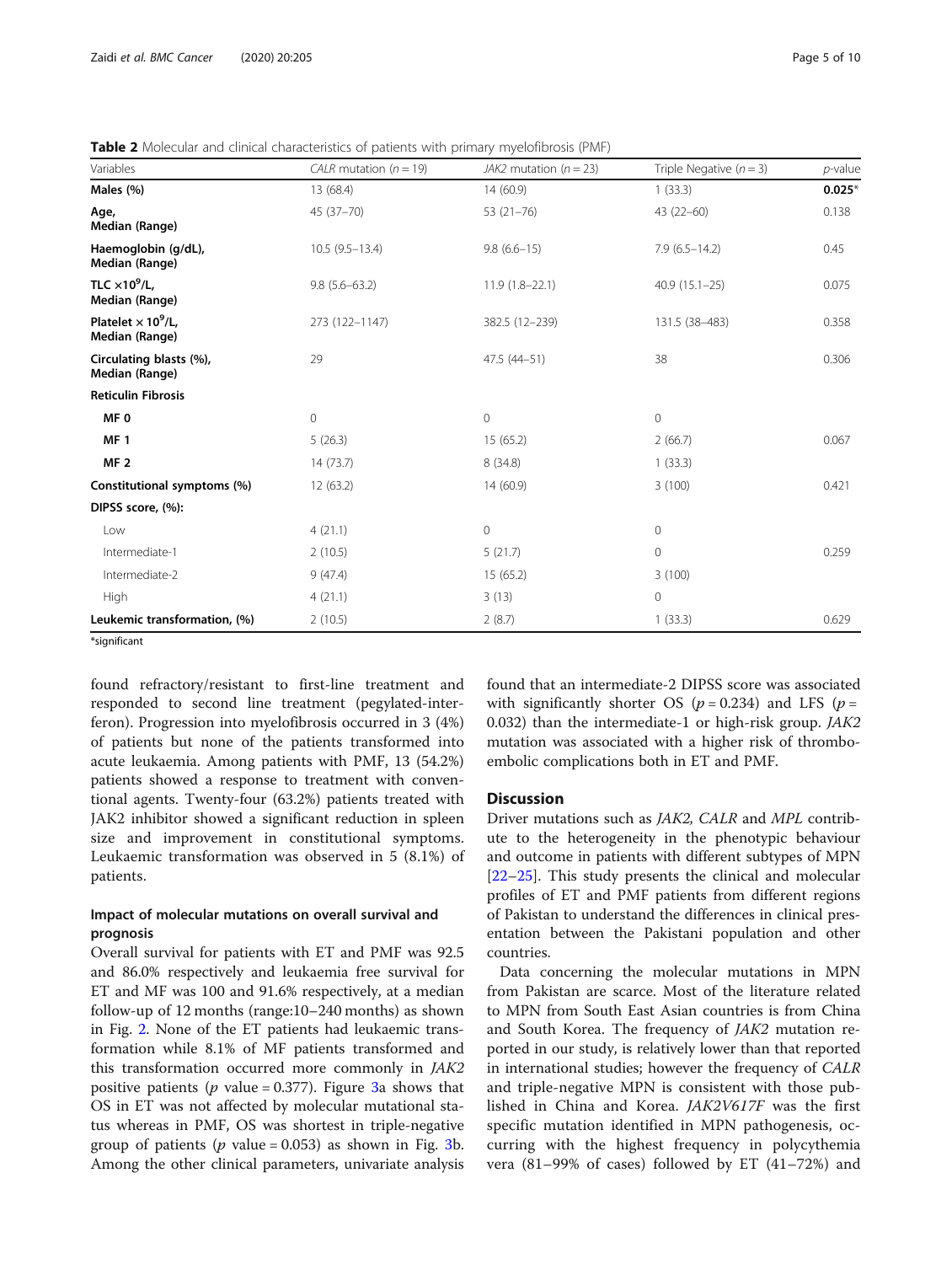<span id="page-5-0"></span>

MF (39–57%) and could be present as a heterozygous or homozygous mutation [\[26](#page-8-0)–[29](#page-8-0)]. Bo Hyun Kim et al., reported the frequency of JAK2 (51.2, 54%), CALR (27.4, 22%) and triple-negative MPN (20.2, 20%), among 84 ET and 50 MF patients respectively, from Korea [[30\]](#page-8-0). A similar study conducted by Li et al in 357 Chinese patients with PMF found that, 178 (50%) of patients carried JAK2V617F, 76 (21%) had a CALR mutation, 11 (3%) carried an MPL mutation, and 96 (27%) were triple-negative PMF [\[31](#page-8-0)]. Rumi et al., reported JAK2 (62%), CALR (24%), MPL (4%), and triple-negative  $ET$  (10%) among 745 European ET patients [[32\]](#page-8-0).

The incidence of CALR mutation in this study was in concordance with other studies from the Southeast Asian region but did not support the findings published in Western literature. Klampfl et al. initially reported a higher incidence of CALR mutations (67% in ET and 88% in PMF) in JAK2 and MPL negative patients [\[6](#page-8-0)]. All the mutations identified occurred in exon 9 of the CALR gene. The ratio of Type 1 versus Type 2 CALR mutation in our study corresponds to that found in PMF and ET patients in Asian and European countries except for China, where this ratio is reversed i.e. Type 2 mutation is more prevalent in the Chinese population [[31](#page-8-0)]. The prognostic value of Type 1 and Type 2 mutations has been discussed in various studies. Tefferi et al. showed that patients who carry the Type 1 CAL-R mutation had significantly longer survival than the patients with all other driver mutations [[33](#page-8-0)].

Unexpectedly, none of the patients with ET and PMF in our study harboured the MPL mutation. MPL mutations may occur in as many as 8% of ET and MF patients, although the actual frequency of MPL mutations in MPN patients has not been as extensively studied as the prevalence of  $IAK2$  mutation  $[34]$  $[34]$ . Although very low frequency of MPL is reported in Korean population [[30\]](#page-8-0), the absence of *MPL* mutation in our population is a rare finding that needs confirmation in large scale studies.

The frequency of triple-negative MPN varies between 10 and 20% [\[35](#page-8-0)]. In our patients, triple-negativity was less commonly observed in PMF than ET. A European study reported 8.6% frequency of triple-negative PMF among 617 patients studied [\[36](#page-8-0)]. The ethnicity-based differences in the genetic profiles of the patients may be attributable to the incongruent findings observed in this study.

A small number of PMF patients in this study presented with cytogenetic abnormalities such as del20q and trisomy 8 at baseline. We did not find any statistically significant association of cytogenetic abnormalities with the molecular mutational profile of patients, and no clinical impact of these mutations could be observed on leukaemic transformation or overall survival of these patients. Approximately one third of patients with PMF present with cytogenetic abnormalities including del(20q), del(13q), trisomy 8 and 9, and abnormalities of chromosome 1 including duplication 1q. Patients with PMF that transform to acute leukaemia usually show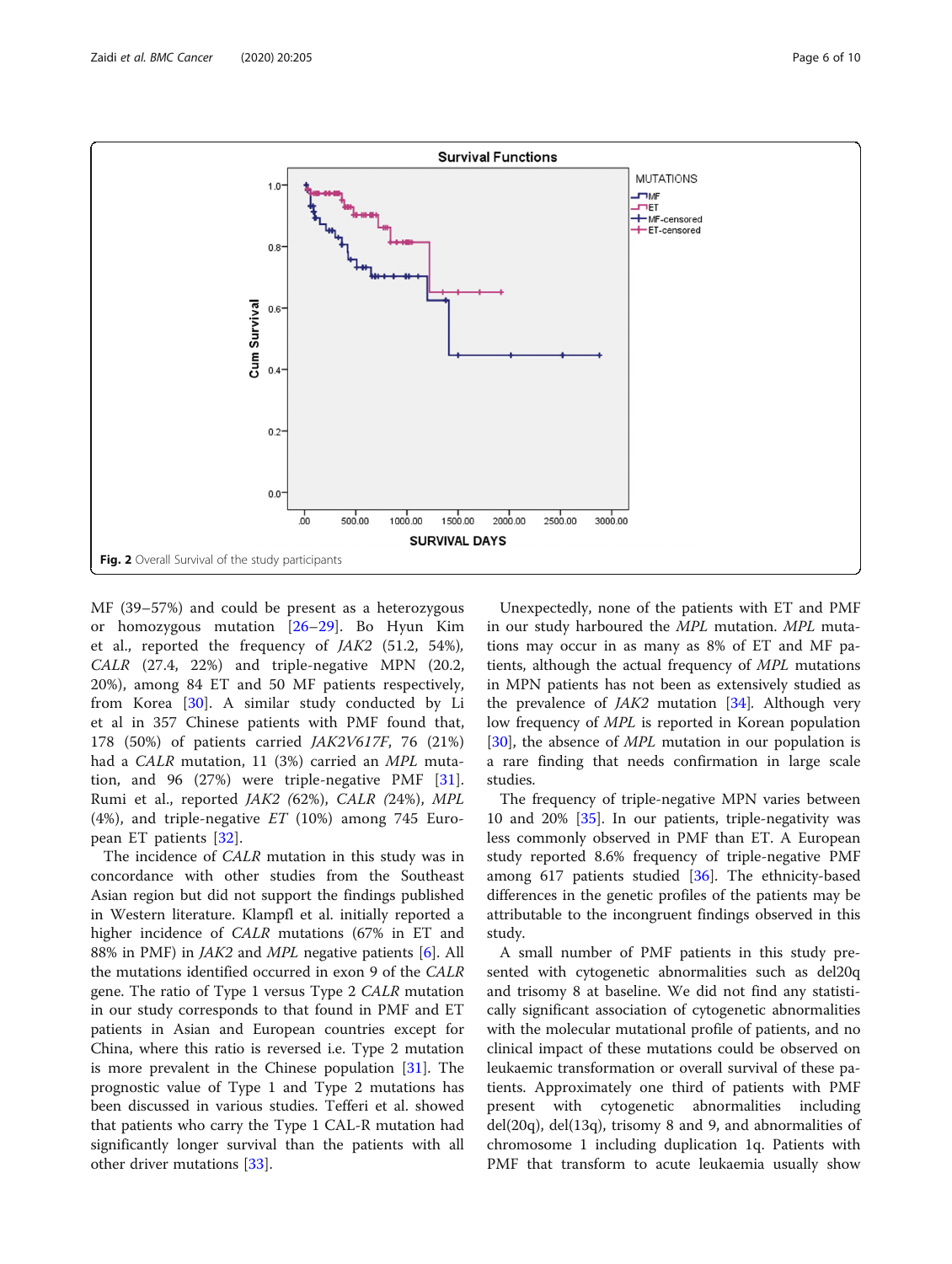<span id="page-6-0"></span>

complex karyotypes at transformation and a significantly decreased median survival [\[37,](#page-8-0) [38\]](#page-8-0).

Overall, the clinical characteristics of our patients conformed to the results published in previous studies. In this study, JAK2 mutation was associated with older age, high-risk disease and increased incidence of thrombosis or haemorrhage compared to CALR positive and triple-negative ET and PMF. The association of JAK2 mutation with thromboembolism is well established in the literature. It is suggested that this mutation likely causes thrombosis through multiple mechanisms, including activation of platelets and granulocytes [[39,](#page-8-0) [40\]](#page-9-0). More recently, the association of leucocytosis and JAK2 mutation with thrombotic events has been confirmed in a retrospective study of 108 patients with ET [[41\]](#page-9-0). Increased rate of vascular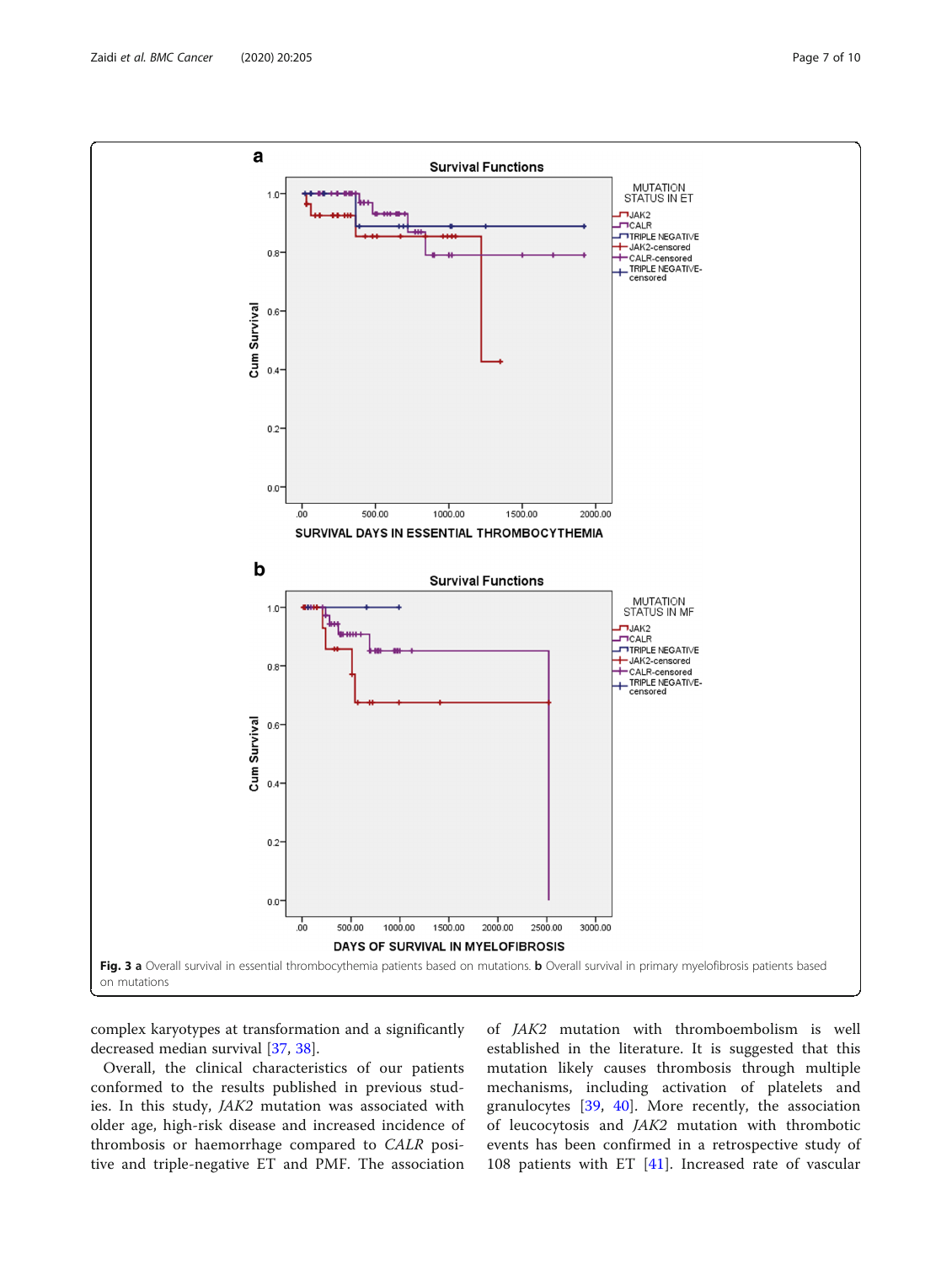complications in ET have been associated with two variables, age and previous thrombotic history [[42\]](#page-9-0).

CALR-mutant ET and PMF have relatively indolent clinical course compared with the respective JAK2-mutant disorders [\[32](#page-8-0)]. In this study, CALR mutation was associated with higher platelet count, lower leukocyte count and low-risk disease. These findings correlate with previously published study [\[43](#page-9-0)]. Three large cohort studies reported that an increased baseline leukocyte count was an independent risk factor for both thrombosis and inferior survival in ET [\[44\]](#page-9-0). This might explain the lower incidence of thrombotic events and better overall survival associated with CALR mutations in ET. A recent evaluation of 709 consecutive Mayo Clinic patients with PMF, confirmed that survival was significantly longer with Type 1 CALR, compared to all other driver mutations, which were otherwise similar in their prognosis [[33\]](#page-8-0).

In our study, triple-negative ET and PMF were associated with lower haemoglobin levels and higher WBC counts. Triple- negative ET had a less severe disease course. Triple-negative PMF had more constitutional symptoms, high-risk disease and increased incidence of thrombo-embolic events at baseline. The risk of leukaemic transformation in triple-negative PMF was higher than the JAK2 and CALR-mutated PMF in this study, leading to short OS in this group. These findings for triple-negative patients correlate with previously published studies from Asian and Western countries [[45](#page-9-0), [46\]](#page-9-0). Tefferi et al. have also highlighted the high-risk features of disease associated with triple-negative PMF [\[35\]](#page-8-0).

Overall, the mutational status did not produce clinical impact on OS in ET, but in contrast, OS was found to be low in PMF patients who were triple-negative for all mutations as compared to JAK2 and CALR mutated patients.

#### Conclusion

This study shows a different spectrum of molecular mutations in ET and PMF patients in the Pakistani population compared to other Asian countries. Similarly, the risk of leukaemic transformation in ET and PMF is relatively lower in our population of patients. The factors responsible for these phenotypic and genotypic differences need to be analysed in large scale studies with longer follow up of patients.

The major limitations of this study include the relatively low numbers of patients in our cohort and lack of availability of next generation sequencing data for patients with triple-negative MPN.

#### Abbreviations

CALR: Calreticulin; DIPSS: Dynamic International Prognostic Scoring System; ELN: European Leukaemianet; ET: Essential thrombocythemia; IWG - MRT: International Working Group-Myeloproliferative Neoplasms Research

and Treatment; JAK2: Janus Kinase 2; LFS: Leukaemia-free Survival; MPL: Thrombopoietin receptor gene; MPNs: Myeloproliferative Neoplasms; OS: Overall survival; PMF: Primary myelofibrosis; SAF: Symptom-assessment form; WHO: World Health Organization

#### Acknowledgements

All the patients, the healthcare professionals and laboratory staff are being acknowledged for their immense contribution into conducting of the present study. We also acknowledge the Springer Nature Author Services for their services rendered in betterment of the English of the manuscript.

#### Authors' contributions

UZ- made substantial contributions to the conception of the work, drafted the work revised it critically for important intellectual content, approved the version to be published and agree to be accountable for all aspects of the work in ensuring that questions related to the accuracy or integrity of any part of the work are appropriately investigated and resolved; GS- made substantial contributions to the acquisition of data and agree to be accountable for all aspects of the work in ensuring that questions related to the accuracy or integrity of any part of the work are appropriately investigated and resolved; MR- made substantial contributions to the acquisition of data and agree to be accountable for all aspects of the work in ensuring that questions related to the accuracy or integrity of any part of the work are appropriately investigated and resolved; BK - made substantial contributions to the acquisition, analysis and interpretation of data and agree to be accountable for all aspects of the work in ensuring that questions related to the accuracy or integrity of any part of the work are appropriately investigated and resolved; SMa made substantial contributions to the acquisition, analysis and interpretation of data and agree to be accountable for all aspects of the work in ensuring that questions related to the accuracy or integrity of any part of the work are appropriately investigated and resolved; SNM - revised it critically for important intellectual content and agree to be accountable for all aspects of the work in ensuring that questions related to the accuracy or integrity of any part of the work are appropriately investigated and resolved;RZAK - revised it critically for important intellectual content and agree to be accountable for all aspects of the work in ensuring that questions related to the accuracy or integrity of any part of the work are appropriately investigated and resolved; SMu revised it critically for important intellectual content and agree to be accountable for all aspects of the work in ensuring that questions related to the accuracy or integrity of any part of the work are appropriately investigated and resolved; MB - revised it critically for important intellectual content, approved the version to be published and agree to be accountable for all aspects of the work in ensuring that questions related to the accuracy or integrity of any part of the work are appropriately investigated and resolved; TSS - revised it critically for important intellectual content, approved the version to be published and agree to be accountable for all aspects of the work in ensuring that questions related to the accuracy or integrity of any part of the work are appropriately investigated and resolved. The author(s) read and approved the final manuscript.

#### Funding

This research did not receive any specific grant from funding agencies in the public, commercial, or not-for-profit sectors.

#### Availability of data and materials

The datasets generated and analysed during the current study are not publicly available due to breach of confidentiality but are available from the corresponding author on reasonable request and after removing all the identifiable data.

#### Ethics approval and consent to participate

All procedures performed in studies involving human participants were in accordance with the ethical standards of the institutional research committee and with the 1964 Helsinki Declaration and its later amendments or comparable ethical standards. The study was approved by the ethics committee of NIBD and BMT (NIBD/RD-135/15–2013). Informed written consent was obtained from all patients before capturing the data in the electronic database system.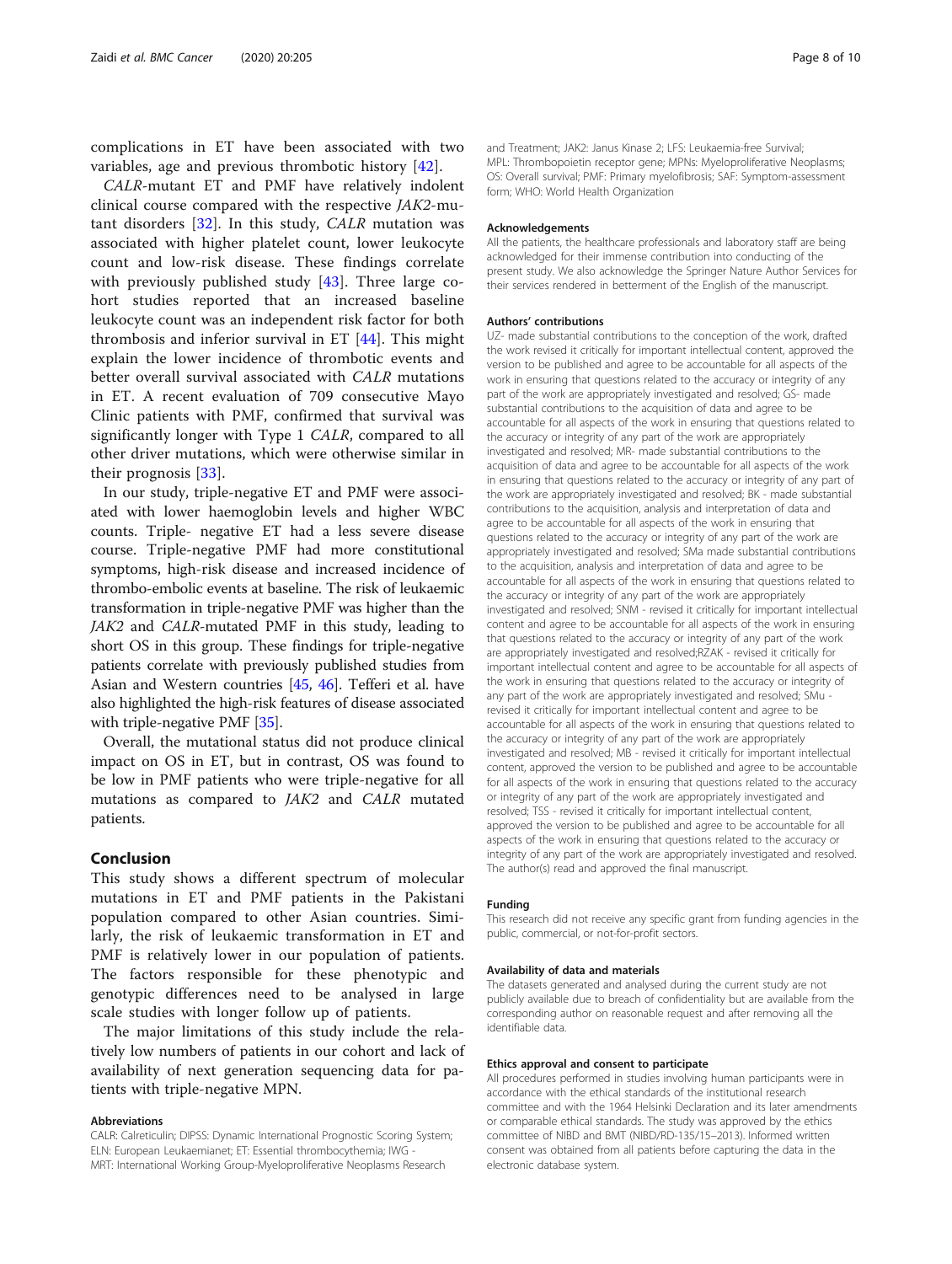#### <span id="page-8-0"></span>Consent for publication

Not applicable

#### Competing interests

The authors declare that they have no competing interests.

#### Author details

<sup>1</sup>Department of Clinical Hematology, National Institute of Blood Diseases & Bone Marrow Transplantation, Karachi, Pakistan. <sup>2</sup>Department of Molecular Medicine, National Institute of Blood Diseases & Bone Marrow Transplantation, Karachi, Pakistan. <sup>3</sup>Department of Clinical Research, National Institute of Blood Diseases & Bone Marrow Transplantation, Karachi, Pakistan.

#### Received: 14 December 2019 Accepted: 28 February 2020 Published online: 12 March 2020

#### References

- Titmarsh GJ, Duncombe AS, McMullin MF, O'rorke M, Mesa R, De Vocht F, et al. How common are myeloproliferative neoplasms? A systematic review and meta-analysis. Am J Hematol. 2014;89(6):581–7.
- 2. Mehta J, Wang H, Iqbal SU, Mesa R. Epidemiology of myeloproliferative neoplasms in the United States. Leuk Lymphoma. 2014;55(3):595–600.
- 3. Tefferi A, Guglielmelli P, Larson DR, Finke C, Wassie EA, Pieri L, et al. Longterm survival and blast transformation in molecularly annotated essential thrombocythemia, polycythemia vera, and myelofibrosis. Blood. 2014; 124(16):2507–13.
- 4. Tefferi A. Novel mutations and their functional and clinical relevance in myeloproliferative neoplasms: JAK2, MPL, TET2, ASXL1, CBL, IDH and IKZF1. Leukaemia. 2010;24(6):1128–38.
- 5. Arber DA, Orazi A, Hasserjian R, Thiele J, Borowitz MJ, Le Beau MM, et al. The 2016 revision to the World Health Organization classification of myeloid neoplasms and acute leukaemia. Blood. 2016;127(20):2391–405.
- 6. Klampfl T, Gisslinger H, Harutyunyan AS, Nivarthi H, Rumi E, Milosevic JD, et al. Somatic mutations of calreticulin in myeloproliferative neoplasms. N Engl J Med. 2013;369(25):2379–90.
- 7. Gold LI, Eggleton P, Sweetwyne MT, Van Duyn LB, Greives MR, Naylor S-M, et al. Calreticulin: non-endoplasmic reticulum functions in physiology and disease. FASEB J. 2010;24(3):665–83.
- 8. Barbui T, Thiele J, Gisslinger H, Finazzi G, Vannucchi A, Tefferi A. The 2016 revision of WHO classification of myeloproliferative neoplasms: clinical and molecular advances. Blood Rev. 2016;30(6):453–9.
- 9. Gisslinger H, editor. Update on diagnosis and management of essential thrombocythemia. Seminars in thrombosis and hemostasis; Copyright© 2006 by Thieme medical publishers, Inc., New York. 2006.
- 10. Besses C, Cervantes F, Pereira A, Florensa L, Sole F, Hernandez-Boluda J, et al. Major vascular complications in essential thrombocythemia: a study of the predictive factors in a series of 148 patients. Leukaemia. 1999;13(2):150–4.
- 11. Passamonti F, Rumi E, Arcaini L, Boveri E, Elena C, Pietra D, et al. Prognostic factors for thrombosis, myelofibrosis, and leukaemia in essential thrombocythemia: a study of 605 patients. Haematologica. 2008;93(11): 1645–51.
- 12. Tefferi A, Vainchenker W. Myeloproliferative neoplasms: molecular pathophysiology, essential clinical understanding, and treatment strategies. J Clin Oncol. 2011;29(5):573–82.
- 13. Cervantes F, Passamonti F, Barosi G. Life expectancy and prognostic factors in the classic BCR/ABL-negative myeloproliferative disorders. Leukaemia. 2008;22(5):905–14.
- 14. Cervantes F. How I treat myelofibrosis. Blood. 2014;124(17):2635–42.
- 15. Vardiman JW, Thiele J, Arber DA, Brunning RD, Borowitz MJ, Porwit A, et al. The 2008 revision of the World Health Organization (WHO) classification of myeloid neoplasms and acute leukaemia: rationale and important changes. Blood. 2009;114(5):937–51.
- 16. Chen Q, Lu P, Jones AV, Cross NC, Silver RT, Wang YL. Amplification refractory mutation system, a highly sensitive and simple polymerase chain reaction assay, for the detection of JAK2 V617F mutation in chronic myeloproliferative disorders. J Mol Diagn. 2007;9(2):272–6.
- 17. Tefferi A. Polycythemia vera and essential thrombocythemia: 2012 update on diagnosis, risk stratification, and management. Am J Hematol. 2012;87(3): 284–93.
- 18. Passamonti F, Cervantes F, Vannucchi AM, Morra E, Rumi E, Pereira A, et al. A dynamic prognostic model to predict survival in primary myelofibrosis: a

study by the IWG-MRT (International Working Group for Myeloproliferative Neoplasms Research and Treatment). Blood. 2010;115(9):1703–8.

- 19. Barosi G, Mesa R, Finazzi G, Harrison C, Kiladjian J-J, Lengfelder E, et al. Revised response criteria for polycythemia vera and essential thrombocythemia: an ELN and IWG-MRT consensus project. Blood. 2013; 121(23):4778–81.
- 20. Tefferi A, Cervantes F, Mesa R, Passamonti F, Verstovsek S, Vannucchi AM, et al. Revised response criteria for myelofibrosis: international working group-Myeloproliferative neoplasms research and treatment (IWG-MRT) and European LeukaemiaNet (ELN) consensus report. Blood. 2013;122(8):1395–8.
- 21. Rizvi O, Zaidi U, Shahid S, Ahmed S, Shamsi T, Homozygous CALR mutation in primary Myelofibrosis and its effect on disease phenotype: a case report and review of the literature. Case Rep Hematol. 2019;2019:1–4.
- 22. Tefferi A, Vannucchi AM. Genetic Risk Assessment in Myeloproliferative Neoplasms. Mayo Clin Proc. 2017;92(8):1283-90. [https://doi.org/10.1016/j.](https://doi.org/10.1016/j.mayocp.2017.06.002) [mayocp.2017.06.002.](https://doi.org/10.1016/j.mayocp.2017.06.002)
- 23. Tefferi A, Lasho TL, Guglielmelli P, Finke CM, Rotunno G, Elala Y, et al. Targeted deep sequencing in polycythemia vera and essential thrombocythemia. Blood Adv. 2016;1(1):21–30.
- 24. Ortmann CA, Kent DG, Nangalia J, Silber Y, Wedge DC, Grinfeld J, et al. Effect of mutation order on myeloproliferative neoplasms. N Engl J Med. 2015;372(7):601–12.
- 25. Vannucchi A, Lasho T, Guglielmelli P, Biamonte F, Pardanani A, Pereira A, et al. Mutations and prognosis in primary myelofibrosis. Leukaemia. 2013; 27(9):1861–9.
- 26. Levine RL, Wadleigh M, Cools J, Ebert BL, Wernig G, Huntly BJ, et al. Activating mutation in the tyrosine kinase JAK2 in polycythemia vera, essential thrombocythemia, and myeloid metaplasia with myelofibrosis. Cancer Cell. 2005;7(4):387–97.
- 27. Kralovics R, Passamonti F, Buser AS, Teo S-S, Tiedt R, Passweg JR, et al. A gain-of-function mutation of JAK2 in myeloproliferative disorders. N Engl J Med. 2005;352(17):1779–90.
- 28. James C, Ugo V, Le Couédic J-P, Staerk J, Delhommeau F, Lacout C, et al. A unique clonal JAK2 mutation leading to constitutive signalling causes polycythaemia vera. Nature. 2005;434(7037):1144–8.
- 29. Baxter EJ, Scott LM, Campbell PJ, East C, Fourouclas N, Swanton S, et al. Acquired mutation of the tyrosine kinase JAK2 in human myeloproliferative disorders. Lancet. 2005;365(9464):1054–61.
- 30. Kim BH, Cho Y-U, Bae M-H, Jang S, Seo E-J, Chi H-S, et al. JAK2 V617F, MPL, and CALR mutations in Korean patients with essential thrombocythemia and primary myelofibrosis. J Korean Med Sci. 2015;30(7):882–8.
- 31. Li N, Yao Q-M, Gale RP, Li J-L, Li L-D, Zhao X-S, et al. Frequency and allele burden of CALR mutations in Chinese with essential thrombocythemia and primary myelofibrosis without JAK2V617F or MPL mutations. Leukaemia Res. 2015;39(5):510–4.
- 32. Rumi E, Pietra D, Ferretti V, Klampfl T, Harutyunyan AS, Milosevic JD, et al. JAK2 or CALR mutation status defines subtypes of essential thrombocythemia with substantially different clinical course and outcomes. Blood. 2014;123(10):1544–51.
- 33. Tefferi A, Nicolosi M, Mudireddy M, Szuber N, Finke CM, Lasho TL, et al. Driver mutations and prognosis in primary myelofibrosis: Mayo-Careggi MPN alliance study of 1,095 patients. Am J Hematol. 2018;93(3):348–55.
- 34. Pardanani AD, Levine RL, Lasho T, Pikman Y, Mesa RA, Wadleigh M, et al. MPL515 mutations in myeloproliferative and other myeloid disorders: a study of 1182 patients. Blood. 2006;108(10):3472–6.
- 35. Tefferi A, Lasho T, Finke C, Knudson R, Ketterling R, Hanson C, et al. CALR vs JAK2 vs MPL-mutated or triple-negative myelofibrosis: clinical, cytogenetic and molecular comparisons. Leukaemia. 2014;28(7):1472–7.
- 36. Rumi E, Pietra D, Pascutto C, Guglielmelli P, Martínez-Trillos A, Casetti I, et al. Clinical effect of driver mutations of JAK2, CALR, or MPL in primary myelofibrosis. Blood. 2014;124(7):1062–9.
- 37. Hussein K, Van Dyke DL, Tefferi A. Conventional cytogenetics in myelofibrosis: literature review and discussion. Eur J Haematol. 2009;82(5):329–38.
- Tefferi A, Mesa RA, Schroeder G, Hanson CA, Li CY, Dewald GW. Cytogenetic findings and their clinical relevance in myelofibrosis with myeloid metaplasia. Br J Haematol. 2001;113(3):763–71.
- 39. Passamonti F, Rumi E, Pietra D, Della Porta MG, Boveri E, Pascutto C, et al. Relation between JAK2 (V617F) mutation status, granulocyte activation, and constitutive mobilization of CD34+ cells into peripheral blood in myeloproliferative disorders. Blood. 2006;107(9):3676–82.